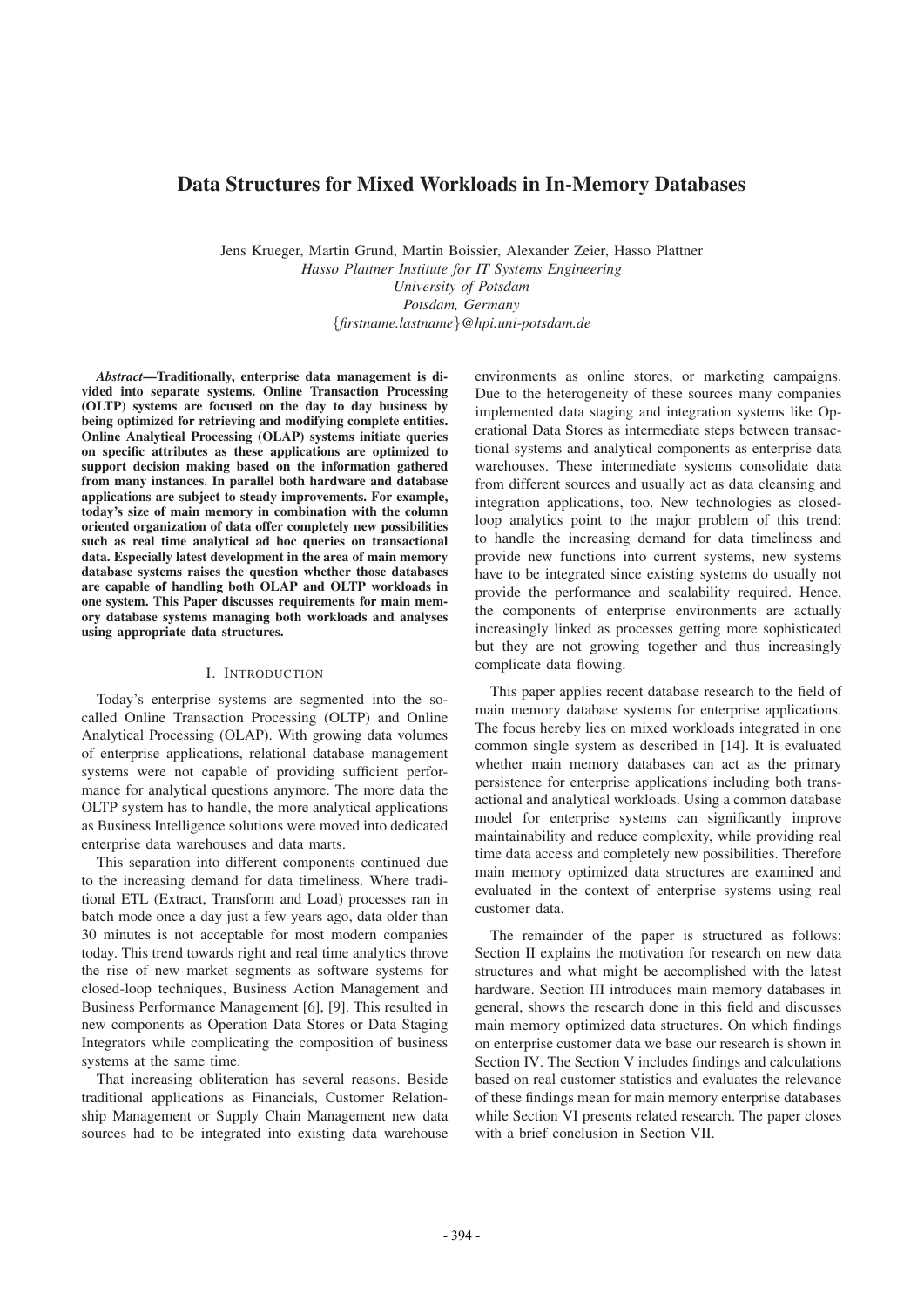### II. MOTIVATION

A major trend in analytical enterprise systems, especially Business Intelligence solutions, is right and real time computing. For years, vendors have been working on solutions to integrate transactional data into analytical systems as enterprise data warehouses (EDW) and data marts. A major problem of the real time trend were iteratively developed solutions tackling one special problem, often with a lack of scalability.

An example are Operational Data Stores (ODS). Especially in the beginning of the last decade the demand for real time analytics on latest transactional data was increasing. Since most EDWs are not capable of handling the steady stream of transactional data, ODS were integrated in between OLTP and OLAP systems holding only currentvalued data. However, new developments in the hardware and database sector encouraged the integration of real time data into EDWs. Due to the fact of growing requirements for timeliness an intermediate step as ODS was providing unacceptable additional delay without providing any new advantages. Furthermore, ODSs usually integrate data only in one-way fashion leaving out new technologies such as closed-loop analytics, which require bidirectional data integration back into the operational systems.

Another major advantage of a database running mixed workloads is the inherent "real time data access". Defining real time in the context of EDWs and Business Intelligence is quite vague and differs from vendor to vendor. In [1] real time is defined as follows.

The answer is absolutely the most up-to-date information physically possible in terms of both update and access.

Current commercially available systems with redundant transactional data and data integration systems can obviously not fulfill this definition. The techniques discussed in this paper focus on "real real time", thus ensured transactional safety of always having the exact results of the current state of the data when the query was executed. In the following "real real time" is only named real time, even though this might not be congruent with the term real time used by commercial solutions.

To overcome these aforementioned drawbacks this paper discusses new database techniques, contemplating whether it is possible to use a common database model for analytical and transactional workloads enabling a less sophisticated environment while providing real time data access and enabling new functionalities and business processes.

#### *A. Hardware Development*

Hardware development of the last years still underlies the trend of an increasing gap between CPU speed and memory speed. CPU performance has improved by 60% each year for over two decades while memory access latency only

decreased by less than 10% per year [16]. This development is transferring the bottleneck from hard disk - which was the prime limiting factor when most RDBMS were developmed in the last century - to main memory on modern computer systems [4], [8]. This is even greater if pure main memory data processing is considered. Consequently, new algorithms and data structures tackling the memory gap are needed in order to efficiently use todays hardware.

Commercially available server blades with up to 64 cores and 1 terra byte main memory with steadily falling prices enabled enormous enhancements, especially in the area of main memory column oriented databases, which are currently primarily used for Business Intelligence purposes. Besides performance improvements the growing main memory sizes combined with light-weight compression techniques allow to store complete transactional enterprise data in main memory while providing sufficient query performance in parallel [17].

## *B. A Common Database Model for Transactional and Analytical Workloads*

A very recent trend in the area of analytical databases is optimized write performance. Latest analytical databases need to be able to handle incoming transactional data streams in right or even real time. Looking at those tough time constraints and achievements made in Business Intelligence environments in recent years, this raises the question what these analytical solutions using current hardware development could accomplish. In [17] Plattner proposes the idea of a common database approach using a column oriented main memory database. Hereby all transactional business data is kept in main memory and using the column oriented design all analytical questions are directly answered on the transactional data.

Having only one single source of truth and inherently real time access to this data - even when asking analytical questions - reveals completely new possibilities. Techniques as closed-loop analytics, operational reporting or eventdriven business processes are supported out of the box. Furthermore upcoming trends as event-driven process optimization become possible.

## III. IN-MEMORY DATABASES

In-memory (or main memory) database systems are databases which answer all queries directly from main memory instead of reading data from hard disks as traditional RDBMS do. In-memory databases have been researched for over two decades now [3]. Despite the common assumption they are primarily afflicted by CPU bottlenecks as Manegold et al. showed in [15] that the CPU processing time can be directly mapped to the number of cache misses. Hence the new bottleneck was still mainly I/O caused while it moved from hard disk to main memory access [2]. Consequently, existing I/O optimized algorithms have to be modified in order to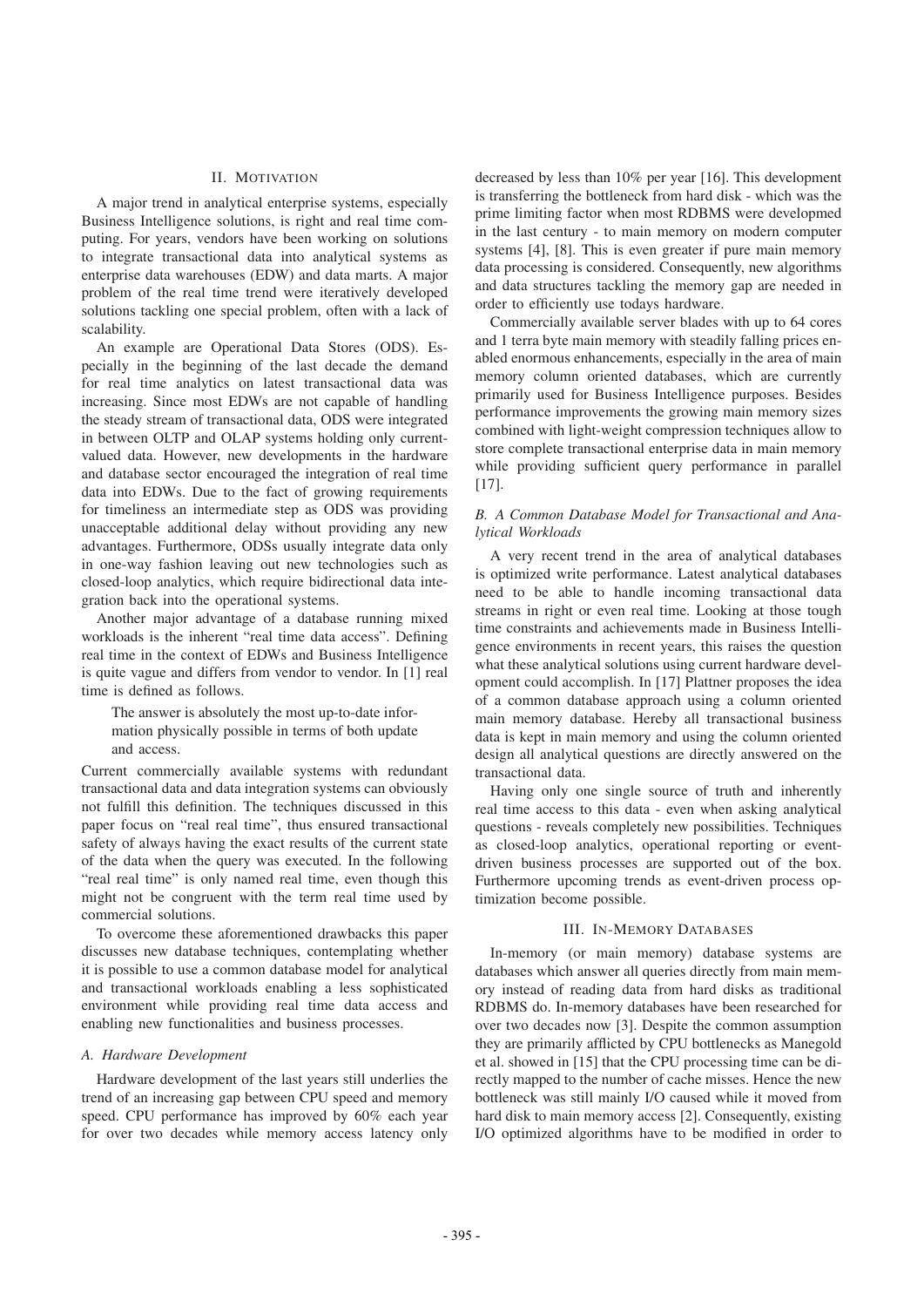acknowledge the memory hierarchies without considering the disk access. The so-called "myth of random access" says that even though access times are constant on main memory, the contiguousness and data locality of read data is a significant performance factor making cache consciousness a prime key performance factor in main memory systems.

Cache memories are subdivided into fixed-sized logical cache lines, which are atomic units for accessing data. Hence, caches are filled on per-cache-line basis rather than on per byte basis. In order to load a value from main memory it is necessary to iterate over all intermediate caches subsequently. Consequently, with stepping down in the memory hierarchy the CPU cycles needed to access a certain value increases. For instances, accessing the main memory consumes 80 times the amount of CPU cycles than an access to the CPU near L1 cache consumes. This factor highlights the necessity of data locality in pure main memory persistent data management. These so called "cache misses" are the goals of optimization in in-memory based databases. As in disk-based systems the proper data management has a huge impact on the processing performance regardless of the in-memory processing speeds up application alone by leaving out the disk access. Furthermore, the cache line based pattern has the effect of reading too much data, if data is accessed in an non-optimal way. For example, especially in analytical workloads, which is largely attributefocused rather than entity-focused, the column-wise data representation is useful in a sense that only a small number of attributes in a table might be of interest for a particular query. This allows for a model where only the required columns have to be read while the rest of the table can be ignored. Due to this fact, the read cache line only contains the data needed to process the request exhibiting a more cache-friendly I/O pattern. In case of a row-oriented data storage the cache line would be polluted with other attributes of the tuple depending on both the width of the tuple and the size of the cache line. Attributes of a certain tuple can even be on separate cache lines leading to another cache miss while accessing two attributes adjoining each other. Also, this affect can be applied when comparing disk-based rowand column-stores but on page level. Another advantage of sequential memory access is achieved by pre-fetching strategies of modern CPU's. This CPU-inherent technique allows the pre-fetching of another cache line when reading and processing a cache line, i.e. it speeds up the access to the proceeding cache line.

#### *A. Main Memory Data Structures*

As mentioned before, database systems organize tables either in a row- or column-wise fashion. Considering a vector-based storage in-memory system the row oriented variant stores each attribute of a tuple contiguously while the column oriented representation stores the values of each column contiguously in memory, which can be seen as



Figure 1. Row vs. column storage with different access patterns

a full vertical partitioning. Therefore the data locality of both designs differs completely with regards to the applied workload. For example, column-stores can efficiently process analytical queries, which usually compute many rows on a small number of attributes. In contrast, row-stores provide better data locality for complete tuple accesses and modifications by low selectivity queries. Figure 1 illustrates the two access patterns OLTP and OLAP with regards to the used storage technique while the black box illustrates the access data for fulfilling the request. As depicted using the appropriate storage organization for a specific workloads leads to an optimal read pattern. For example pure OLTPstyle queries perform best in the row-store as the requested row 3 can be access sequentially while in the columnstore the reconstruction of the tuple introduces as many cache misses as attributes on the relation. Vice versa in the OLAP use case that benefits from a column-wise data representation.

## IV. REAL CUSTOMER DATA FINDINGS

To evaluate main memory data structures not only based on theoretical assumptions, all calculations and predictions in this paper are founded on statistics gathered on a real enterprise customer system. Therefore five years of Financial (FI) and Sales & Distribution (S&D) data have been examined. The data was gathered and analyzed via SQL logs and direct database access.

#### *A. Workload Characteristics*

Analyzing the database workload of the given transactional customer system the focus lied on the analytical loads produced in the transactional system. This includes OLAP like queries, usually e.g. aggregations over many table rows.

Besides the actual rate of data modifications was measured. Against common assumptions SELECT is the dominating command even on transactional systems as shown in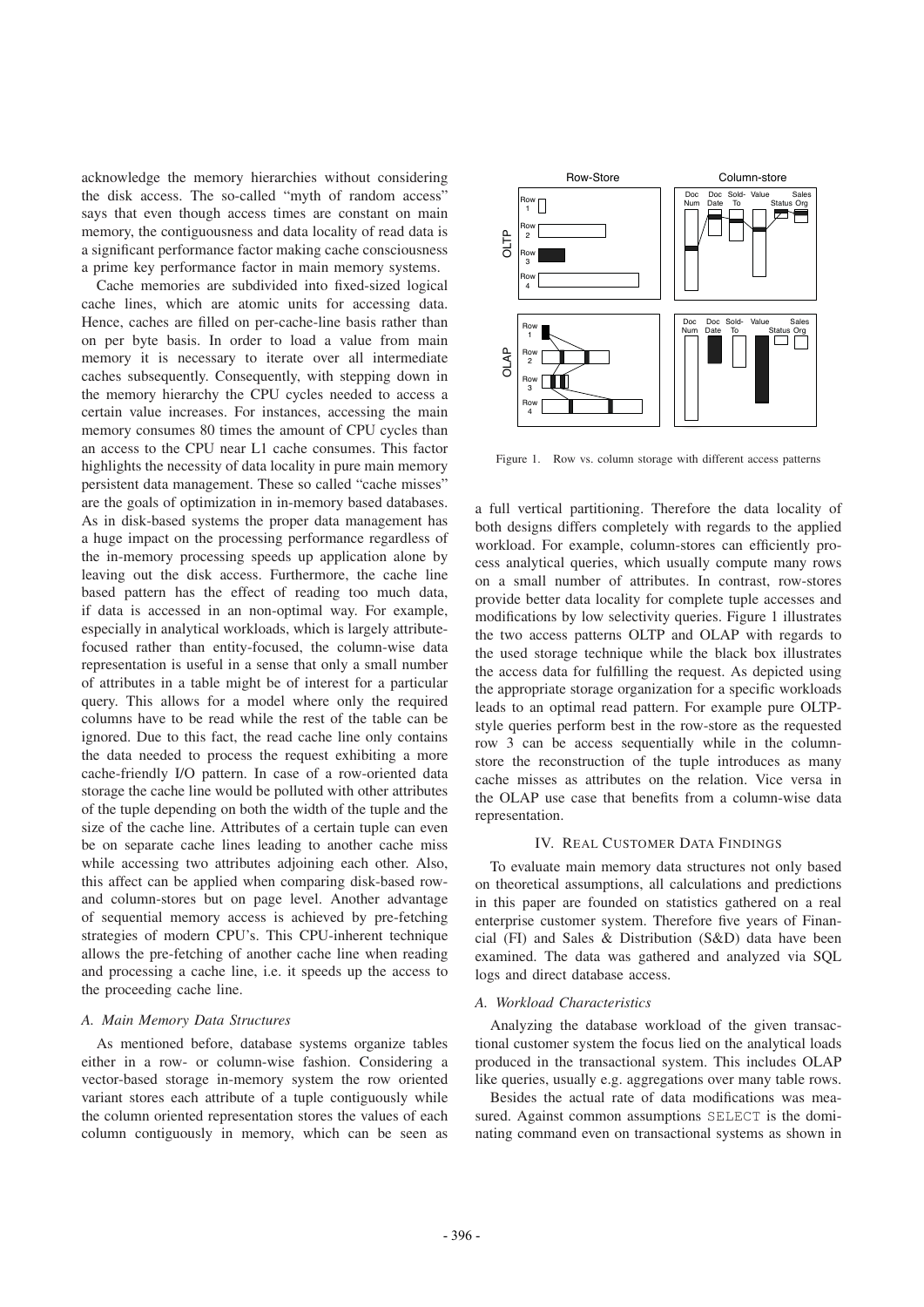

Figure 2. Distribution of SQL Commands on a Transactional System

Table I DISTRIBUTION OF SELECTION QUERIES

| Executions  | <b>Total</b> | <b>Distinct Queries</b>        |
|-------------|--------------|--------------------------------|
| 26986346725 | 79269        | Total selections               |
| 949005688   | 3810         | Selections with aggregations   |
| 26037341037 | 75459        | Selections without aggregation |
| $3.52\%$    | 4.81%        | Percentage of aggregations     |

figure 2. Only a tenth of all queries is actually modifying data. This is especially important when considering the usage of column-stores, since these usually provide a far worse write performance compared to row-stores.

Even though column-stores can profit from the fact already mentioned, that transactional workloads are read dominated, they provide a minor read performance on small result sets or very low selectivities. Table I shows the distribution of selecting queries. Only less than 5 per cent are aggregating select queries. However, this is based on the fact of the inability of todays row-based data management to efficiently handle aggregation on-the-fly. If tables, which store materialized aggregates would be removed due to the on-the-fly aggregation capability of the new storage the workload would show much more aggregating queries.

## *B. Enterprise Specific Attribute Selection*

The analyzed transactional tables have an average width of 200 attributes, which is due to the fact of complex enterprise application that cannot be neglected. Hence, todays data management systems have to handle this amount of columns efficiently even in mixed workload environments with attribute focused queries leaving out most of the columns.

To evaluate main memory data structures it is important, especially for column-stores, to know the exact usage of attributes. Since the row wise data locality of columnar storages is worse than on row-stores, each selected attribute usually produces a cache miss. Therefore narrow selections and modifications of rows are preferable for column-stores. To measure column-stores and typical enterprise selections



Figure 3. Transactional Table Grouped by Cardinality of Distinct Values per Column

the customer's SQL logs were analyzed. We found that an average SELECT uses approximately 20% of all fields. Thus of a 200 attributes wide table 40 attributes in average are requested with a standard deviation of 35, which is actually not very surprising seeing the number of columns having a distinct value cardinality of one as shown in figure 3.

Furthermore the contiguousness of selected attributes has been analyzed. While column-stores suffer from wide selections, the impact of a high attribute selectivity using rowstores in contrast is barely measurable, since often complete rows are read into the cache anyway. For the calculations made in V-A a static value of 20% contiguous attributes selected in each query was used (see Average Selection Width in V-A-1).

Another important aspect concerning main memory data structures are properties effecting compression. Figure 3 shows the cardinality of distinct values per column. Especially column oriented storages profit heavily from columns holding a small number of distinct values since even most trivial compression approaches provide compression rates up to 99% while still providing good query performance. Furthermore, this analysis on characteristics of data leads to the conclusion that only columns with a high cardinality of distinct values are of interest for analytical queries since only these can provide insights.

## V. EVALUATION

This Section puts main memory data structures into the context of enterprise systems. First cache miss calculations are shown where hereby the focus is not simply lying on cache miss predictions, but on cache miss comparison between row and column-stores measured in the base of real customer data and real workloads. Assuming a complete main memory database solution might not be realizable right now it is defined which enterprise solutions profit more or less from main memory databases. This Section closes with a brief outlook to current hybrid data structures research.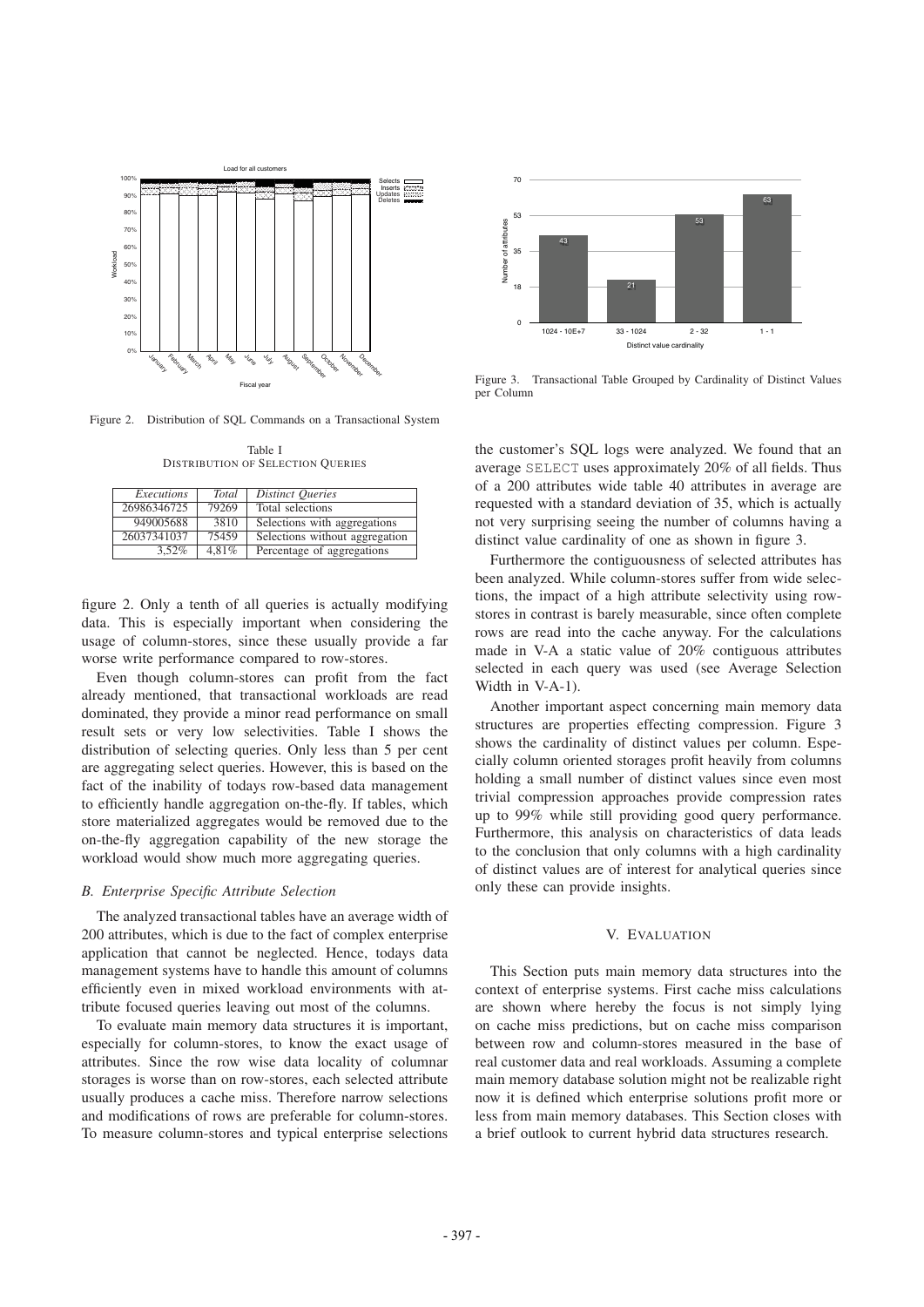#### *A. Cache Miss Measurements*

Based on the finding explained in Section IV-B the cache misses for typical enterprise workloads have been measured. To find the breakeven point, where a columnstore outperforms a row-store depending on the size of the read rows, a set of select queries is calculated based on data explained in Section IV. Hereby a simplified cache miss model was used, which models only one level of cache.

Since an average transactional table has 200 attributes with an average size of 10 byte, we expect a table row to have a size of 2 kilobyte each. Based on analyses on SQL traces (see Section IV-B) the Average Selection Width *ASW*, which is the average number of selected attributes, is calculated with a sample set of the following selection widths.

$$
ASW = (5, 10, 10, 40, 40, 40, 40, 40, 80, 200) \tag{1}
$$

The number of resulting rows of each select query is *r*. The probability of a cache miss per attribute per row is *M<sup>o</sup>* with *o* as the type of storage form. Based on the cache size and the data statistics shown in Section IV-A we assume *Mrow* to be 0*.*001 (not exactly zero, since row might be spanning over two cache lines). Even though attribute access in a column-store almost translates to one cache miss per attribute we set *Mcolumn* to be 0*.*8 since Section IV-A revealed that many columns only consist of very few distinct values and thus can be very well compressed resulting in possibly multiple columns per cache line, even on huge data sets. Furthermore we assume no read row to be contiguous to any other read line, simply because of the huge data sets enterprise systems store. Hence the probability *R<sup>o</sup>* of producing a cache miss getting values of a column is 1 for row-stores and 0*.*15 for column-stores (numbers derived from ASW and calculated B-tree size of data shown in figure 3).

$$
CMiss_o(r) = \left\lceil \frac{\sum_{k=1}^{\#ASW} ASW_k \times M_o + R_o \times r}{\#ASW} \right\rceil \quad (2)
$$

The results of formula 2 can be seen in figure 4. Columnstores outperform row-stores beginning at an average result set of approximately 350 rows. Even though it was shown that aggregating queries are not dominating in transactional workloads (see table I), this paper assumes that enabling analytical queries on transactional data at any time and on any data will significantly increase the analytical workload on transactional systems. Since only a minority of queries reads more than 350 rows one has to decide which tradeoffs to accept choosing a storage design. Depending on the write performance of column-stores this decision usually tends towards column-stores since they offer analytical functions and are steadily improving their write performance. Row



Figure 4. Chart measuring cache misses based on the average ESAS and the row selectivity

stored tables are most suitable for tables with a heavy transactional workload and tables which are usually never read using aggregations or using primary keys. A typical example here are tables storing customer data as address, contact person etc. or configuration tables.

Concluding one can say that given a known workload and a exact knowledge about ones data it is possible to find metrics defining whether a column oriented or row oriented design is more suitable for a certain table.

## VI. RELATED WORK

This work focuses handling mixed workloads by evaluating row- and column-wise main memory data structures. Comparable publications to this storage technique are Fractured Mirrors [18] and HyPer [13]. Fractured Mirrors is optimized for hard disk efficiency but describes a hybrid model using the Decomposition Storage Model (DSM) and the N-ary Storage Model (NSM). Fractured Mirrors writes data both to column and row oriented schemas in parallel, while answering selects using the most appropriate table form. HyPer uses a virtual memory snapshot mechanism for fast data modification and duplication. Both implementations improve read queries since they can process these with regards to certain properties by leveraging the advantages of one or the other storage concept. Similar approaches that serve both workloads via redundant data storages suffer in general from additional costs and complexity on writes since some sort of two-phase commit protocol has to be in place if storage of both needs to be consistent. While basically tending in the same direction by providing different data structures for different purposes a major aim of this work is the strict avoidance of any redundancy but profit inherently from advantages such as easier transaction handling, less complexity and better maintainability.

Besides intense research on column-stores there has been comparably little research work on row oriented databases in main memory. The most prominent works are H-Store and P\*Time [7], [12], which are both optimized for OLTP workloads. Besides these transactional main memory rowstores mainly performance enhancing cache layers have been